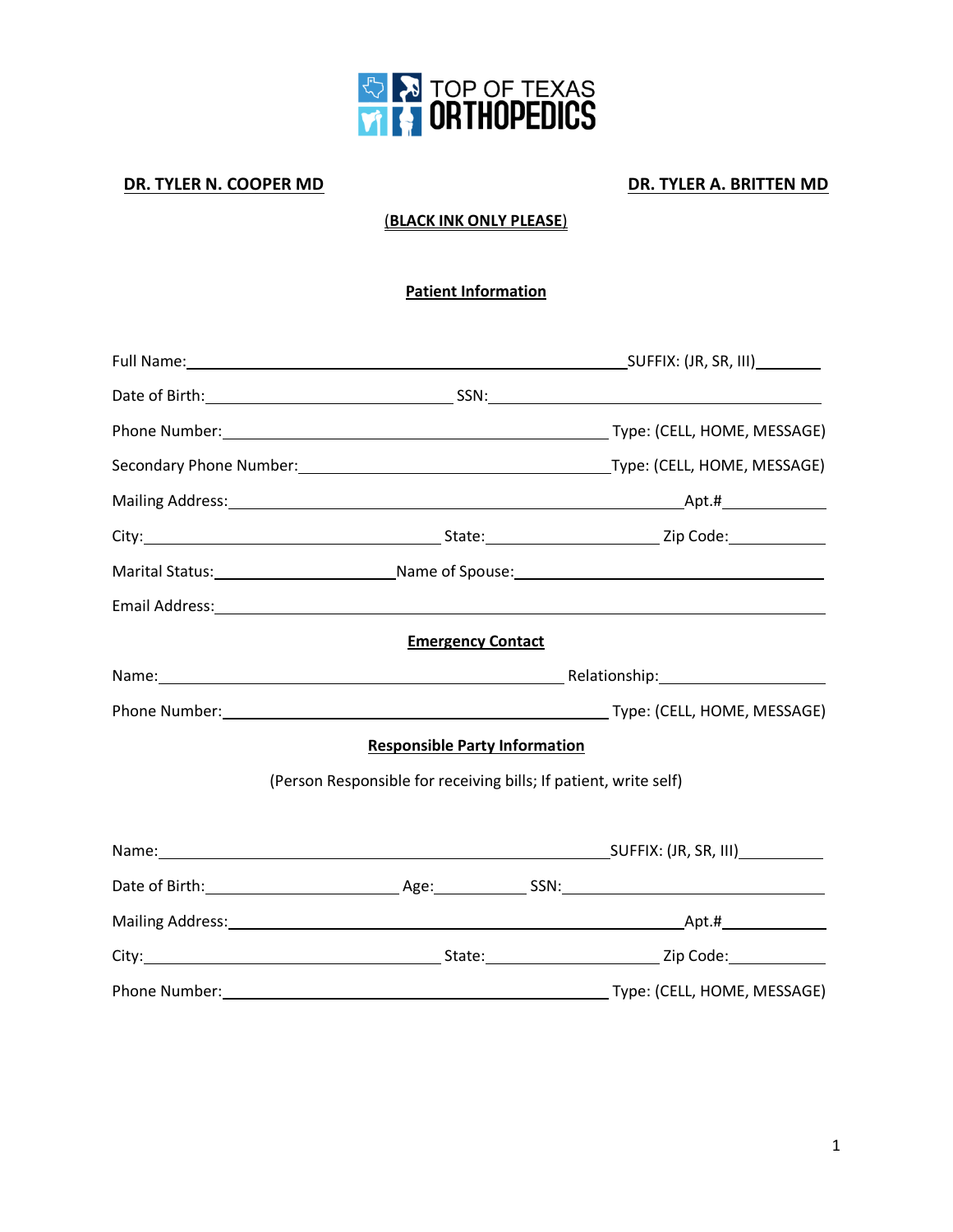

#### **Insurance Information**

#### **Primary**

| Name of Insurance Company: Name of Insurance Company and Company and Company and Company and Company and Company                                               |                                                                                                                    |  |  |  |
|----------------------------------------------------------------------------------------------------------------------------------------------------------------|--------------------------------------------------------------------------------------------------------------------|--|--|--|
|                                                                                                                                                                | Subscriber Name (person who holds the insurance): _______________________________                                  |  |  |  |
|                                                                                                                                                                |                                                                                                                    |  |  |  |
|                                                                                                                                                                |                                                                                                                    |  |  |  |
|                                                                                                                                                                | Secondary                                                                                                          |  |  |  |
|                                                                                                                                                                |                                                                                                                    |  |  |  |
|                                                                                                                                                                | Subscriber Name (person who holds the insurance): [14] Management Controller Name (person who holds the insurance) |  |  |  |
|                                                                                                                                                                |                                                                                                                    |  |  |  |
|                                                                                                                                                                |                                                                                                                    |  |  |  |
| Additional information we may need to know regarding insurance:                                                                                                |                                                                                                                    |  |  |  |
|                                                                                                                                                                |                                                                                                                    |  |  |  |
| By signing, you certify that the information provided is complete and correct. The information will be used to<br>manage account and process insurance claims. |                                                                                                                    |  |  |  |
|                                                                                                                                                                |                                                                                                                    |  |  |  |
|                                                                                                                                                                | Patient/Guardian signature: 1988 1997 1998 1998 1999 1998 1999 1998 1999 1998 1999 1998 1999 1998 1999 1999 1      |  |  |  |

 $\overline{\phantom{a}}$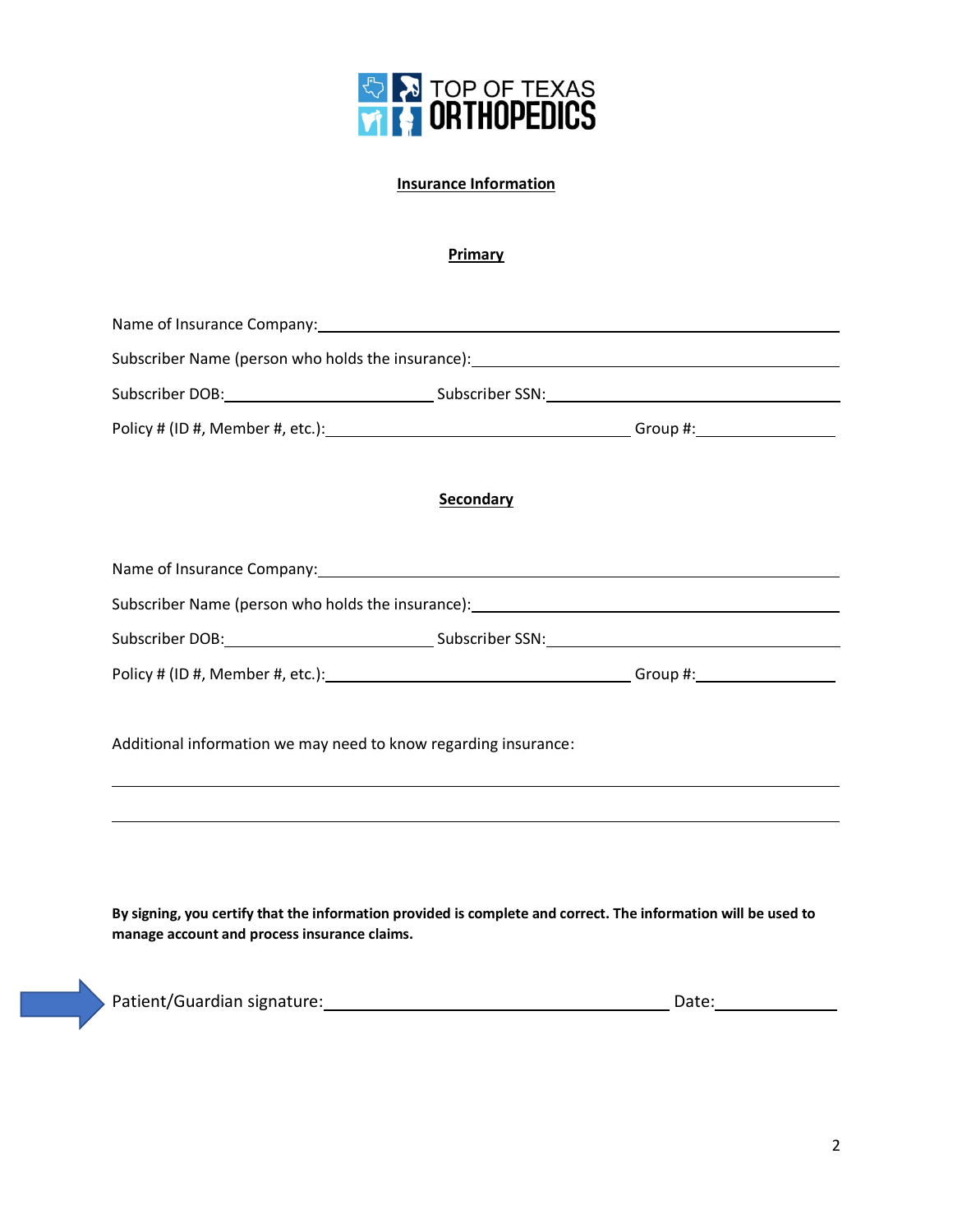

#### **Medical Information**

|  |                                                               |                                                                                                                                                                                                                                | DOB: __________________                                         |  |               |  |
|--|---------------------------------------------------------------|--------------------------------------------------------------------------------------------------------------------------------------------------------------------------------------------------------------------------------|-----------------------------------------------------------------|--|---------------|--|
|  |                                                               | Age: Meight: Meight: Network Sex: (circle)<br>MALE or                                                                                                                                                                          |                                                                 |  | <b>FEMALE</b> |  |
|  | Primary Physician: New York Changes and Separate Section 2014 |                                                                                                                                                                                                                                | Referring Physician: Manual Account of the Referring Physician: |  |               |  |
|  |                                                               | Preferred Pharmacy: The contract of the contract of the contract of the contract of the contract of the contract of the contract of the contract of the contract of the contract of the contract of the contract of the contra |                                                                 |  |               |  |
|  |                                                               | **Please list ALL ALLERGIES** DO NOT LEAVE BLANK:                                                                                                                                                                              |                                                                 |  |               |  |
|  |                                                               | Please list CURRENT MEDICATIONS, including dosage and frequency:                                                                                                                                                               |                                                                 |  |               |  |

#### **History**: (circle all that apply)

| <b>HEART DISEASE</b> | <b>HIGH BLOOD PRESSURE</b> | <b>HYPOTENSION</b> | HIGH CHOLESTEROL        | <b>HEART ARRHYTHMIA</b> |
|----------------------|----------------------------|--------------------|-------------------------|-------------------------|
| <b>HEART ATTACK</b>  | <b>STROKE</b>              | <b>DIABETES</b>    | CANCER:                 | <b>MAJOR</b>            |
|                      |                            |                    |                         | INFECTIONS:             |
| <b>ASTHMA</b>        | LUNG DISEASE               | KIDNEY DISEASE     | <b>THYROID DISEASE</b>  | <b>HEPATITIS</b>        |
| PERIPHERVAL VASCULAR | BLOOD CLOT, DVT,           | <b>COLITIS</b>     | <b>ULCERS</b>           | <b>BACK PAIN</b>        |
| DZ                   | <b>EMBOLISM</b>            |                    |                         |                         |
| LIVER DISEASE        | <b>ARTHRITIS</b>           | ANEMIA             | RHEUMATOLOGICAL DISEASE | <b>HIV/AIDS</b>         |
| <b>DEPRESSION</b>    | <b>ANXIETY</b>             | GOUT               | <b>MIGRAINES</b>        | <b>MENTAL ILLNESS</b>   |
| Others not listed:   |                            |                    |                         |                         |

**Surgical History**: (include procedure and date)

**Family History**: Are there any family members with any of the following? If so, list below:

|Diabetes | Hypertension | Heart Disease | Stroke | Cancer | Auto-Immune | Other:

| Father: Alive or Deceased?              | Daughter: Alive or Deceased? | Son: Alive or Deceased?     |  |  |
|-----------------------------------------|------------------------------|-----------------------------|--|--|
| Mother: Alive or Deceased?              | Sister: Alive or Deceased?   | Brother: Alive or Deceased? |  |  |
| Cocial History: (circle all that annly) |                              |                             |  |  |

#### **Social History**: (circle all that apply)

| Tobacco use? Y or N | Alcohol? Y or N | Recreational Drugs? Y or N, |
|---------------------|-----------------|-----------------------------|
| How much?           | How much?       | How much?                   |

What is your occupation?<br>
<u>
What is your occupation?</u>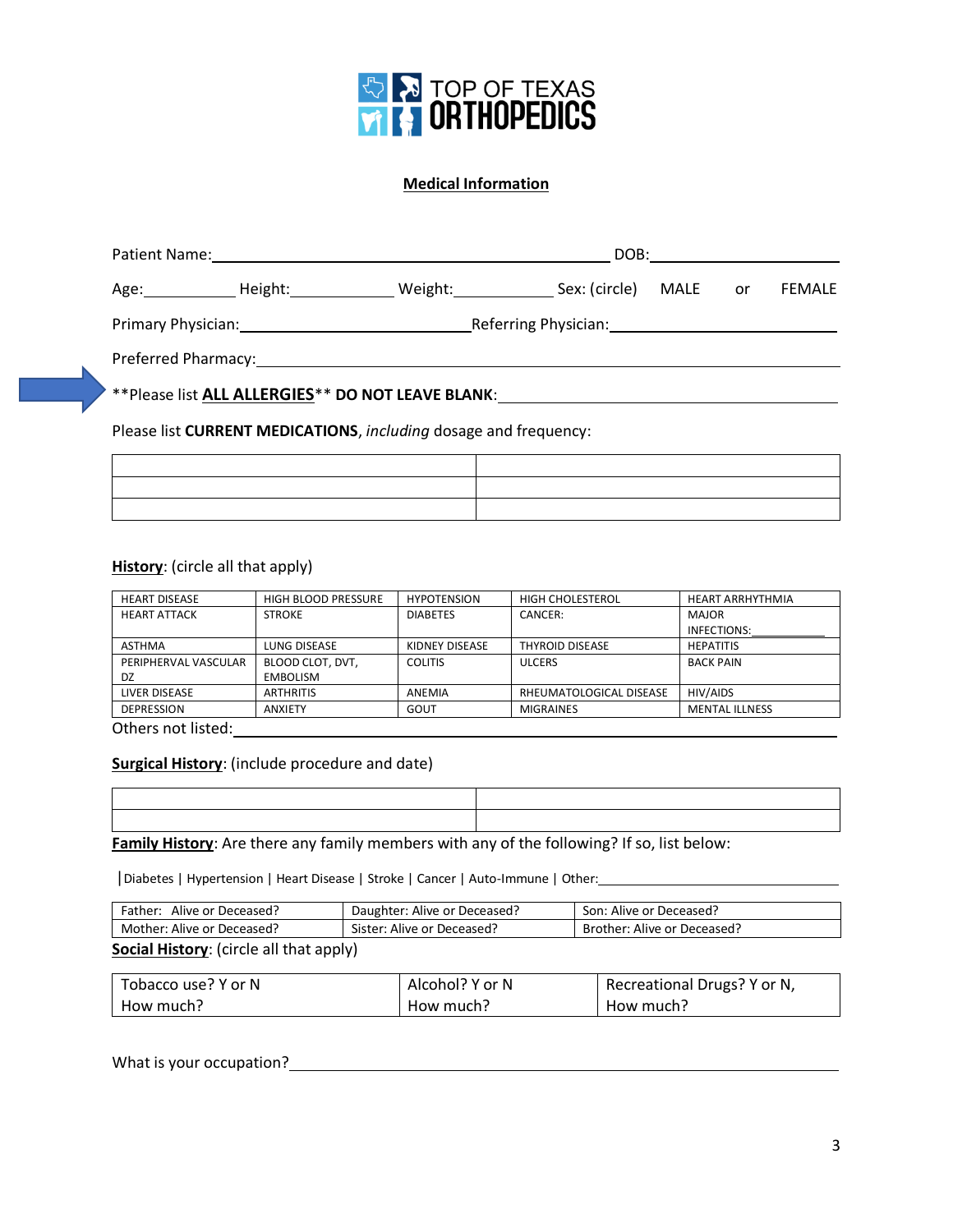

<u> 1980 - Johann Barn, mars ann an t-Amhain Aonaichte ann an t-Aonaichte ann an t-Aonaichte ann an t-Aonaichte a</u>

Reason for Visit Today: **LEFT** or **RIGHT** 

How long has this been occurring?

Date of onset/injury? Pain level: (0-10)

Symptoms Associated with this problem:

| <b>INSTABILITY</b> | <b>LOSS OF MOTION</b>   | SWELLING         | <b>STIFFNESS</b> | <b>POPPING</b> |
|--------------------|-------------------------|------------------|------------------|----------------|
| <b>WEAKNESS</b>    | ' WALKING<br>DIFFUCULTY | 」UP"<br>"LOCKING | "CATCHING"       | "RADIATES"     |

**Worsens** with/when:

 $\overline{\phantom{0}}$ 

**Improves** with/when:

Previously Evaluated by: When?

What was the recommended treatment at that time?<br>
<u>
</u>

Attempted medications: (circle any that apply)

ALEVE ADVIL TYLENOL ASPIRIN MUSCLE RELAXANTS NARCOTICS OTHER:

Other symptoms you are currently experiencing: (circle any that apply)

| Fever            | <b>RUNNY NOSE</b>          | ABDOMINAL PAIN      | DIFFICULTY URINATING/PAIN |
|------------------|----------------------------|---------------------|---------------------------|
| <b>CHILLS</b>    | SORE THROAT                | <b>CONSTIPATION</b> | PALPITATIONS              |
| FATIGUE          | <b>SHORTNESS OF BREATH</b> | <b>DIARRHEA</b>     | <b>VISION CHANGES</b>     |
| <b>DIZZINESS</b> | <b>COUGHING</b>            | NAUSEA              | <b>SKIN CHANGES</b>       |
| <b>SYNCOPE</b>   | <b>WHEEZING</b>            | <b>VOMITING</b>     | RASHES/LUMPS              |
| <b>HEADACHES</b> | <b>CHEST PAIN</b>          | <b>INCONTINENCE</b> | <b>NUMBNESS</b>           |

**By signing, you certify that the information provided is complete and correct.**

| Patient/Guardian signature:<br>Date: |
|--------------------------------------|
|--------------------------------------|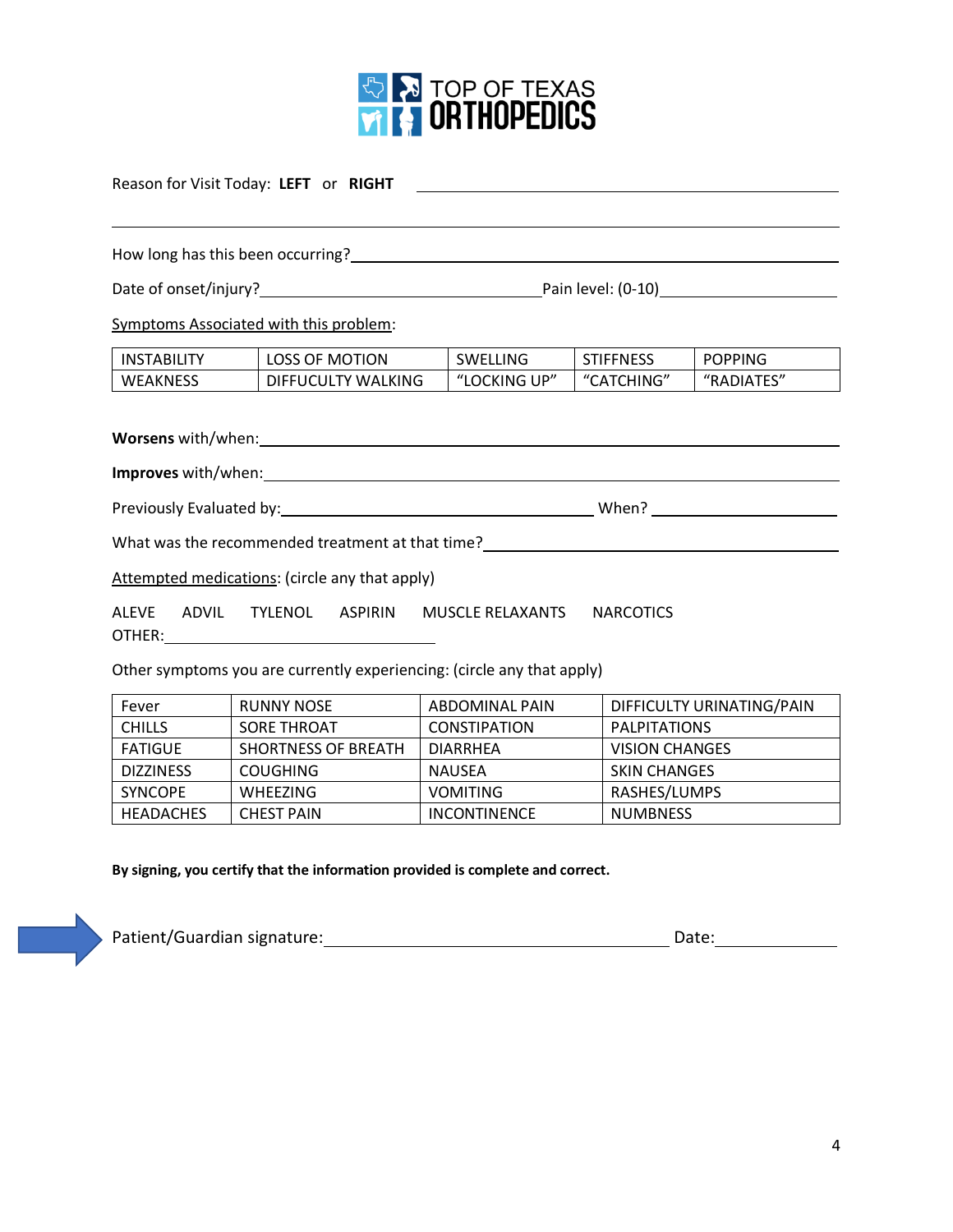

#### **Notice of Privacy Practices**

Top of Texas Orthopedics PLLC is committed to maintaining the privacy of our client's Protected Health Information (PHI), while providing the highest quality service. In accordance with HIPAA regulations, all patients will receive a full written notice of our privacy practices effective February 1, 2019 *upon request*. This notice will explain your rights regarding your PHI and our obligations concerning the use and disclosure of your PHI.

Top of Texas Orthopedics PLLC may use and disclose your PHI for treatment, payment, and health care operations as well as other times in order to provide you with quality services.

You have the right to inspect, copy, and amend your PHI. You have the right to request restrictions on the use of your PHI. You have the right to an accounting of the disclosures of your PHI.

You have the right to complain about alleged violation to our practice and the U.S. Department of Health and Human Services.

Please indicate below all individuals authorized to discuss your PHI with our office or those who are authorized to receive copies of your medical records.

| <b>Name</b> | Relationship | <b>Start/End Date</b> |
|-------------|--------------|-----------------------|
|             |              |                       |
|             |              |                       |
|             |              |                       |

#### **Financial Policies**

I understand that Top of Texas Orthopedics PLLC will bill my insurance company and I authorize payment of benefits by my insurance company directly to Top of Texas Orthopedics PLLC. I acknowledge that I will be responsible for any charges incurred. I understand that any balance left unpaid is subject to be sent to a collection agency and may be reported to the credit bureaus by such agency. I acknowledge that for any returned payments there will be a \$30 fee assessed and I may be restricted from certain payment methods at our discretion.

I understand that copays and payments are due at time of service. If there is no insurance coverage, the full balance may be due at time of service. If surgery is necessary and/or agreed upon, we may require a down payment prior to the procedures being performed.

I authorize my insurance company, organization, employer, hospital, and any health care providers to release any information requested regarding the processing of my claim.

#### **By signing, you agree to terms and conditions listed above and that all information you provided is correct.**